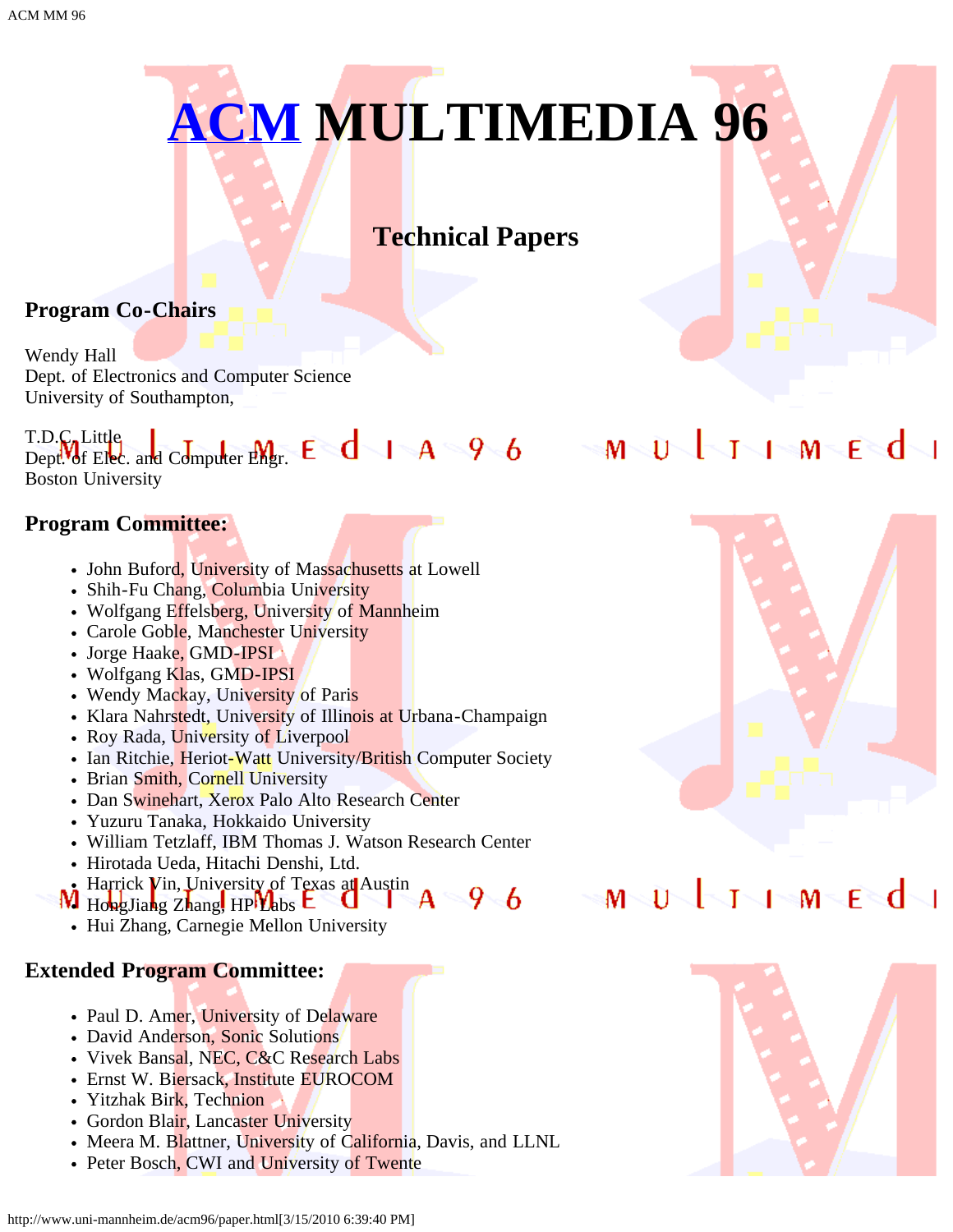- David Boyer, Bellcore
- Florian Brody, New Media Consulting, Vienna and Art Center College of Design
- M. Cecelia Buchanan, Washington State University
- Dick Bulterman, CWI
- Tom Calvert, Simon Fraser University
- Andrew T. Campbell, Columbia University
- Luiz Fernando Rust da Costa Carmo, NCE/UFRJ
- Tzi-cker Chiueh, SUNY Stonybrook
- $9 6$  $-A$ **W** Jon Crowcroft, UCL W t.
	- Ming-Syan Chen, IBM Thomas J. Watson Research Center
	- Gino Cheng, University of Southern California
	- Michael Christel, Carnegie Mellon University
	- Soon M. Chung, Wright State University
	- Gil Cruz, Andersen Consulting
	- Isabel Cruz, Tufts University
	- Asit Dan, IBM Research, Yorktown Heights
	- Glorianna Davenport, MIT Media Lab
	- Hugh Davis, University of Southampton (and Multicosm Ltd)
	- Michel Diaz, LAAS du CNRS
	- George Drapeau, SunSoft
	- David H.C. Du, University of Minnesota
	- Fabrice Dupuy, France Telecom CNET
	- Alexandros Eleftheriadis, Columbia University
	- J. Robert Ensor, Lucent Technologies, Bell Labs J
	- ulio Escobar, SENACYT
	- Seongbae Eun, Han Nam University  $\bullet$
	- Steven Feiner, Columbia University
	- Jim Foley, Mitsubishi Electric Research Labs
	- Edward A. Fox, Viginia Tech
- M Borko Furht, Florida Atlantic University
	- JJ Garcia-Luna-Aceves, University of California at Santa Cruz
	- Franca Garzotto, Politecnico di Milano
	- D. James Gemmell, Microsoft
	- Arif Ghafoor, Purdue University
	- Athula Ginige University of Technology, Sydney
	- Forouzan Golshani, Arizona State University
	- Bill Grosky, Wayne State University  $\bullet$
	- Venkat N. Gudivada, Ohio University
	- Yechezkal-Shimon Gutfreund, GTE Laboratories
	- Rei Hamakawa, NEC Corporation
	- Lynda Hardman, CWI
	- Rune Hjelsvold, Siemens Corporate Research
	- Jau-Hsung Huang, National Taiwan University
	- Jim Huang, Honeywell Technology Center  $\bullet$
	- Barry J. Hudson, Westinghouse Savannah
	- John Ibbotson, Applied Science and Technology, IBM UK Ltd
	- Hiroshi Ishii, MIT Media Lab
	- Kevin Jeffay, University of North Carolina at Chapel Hill
	- C. R. Kalmanek, AT&T Research
	- Dilip Kandlur, IBM Watson Research Center
- Ahmed Karmouch, University of Otawa  $9 - 6$ Randy H. Katz, UC Berkeley
- Bhumip Khasnabish, GTE Labs
- Martin Kienzle, IBM Watson Research Center



 $\sqrt{2}$  M  $\leq$  F  $\leq$  C

T

 $M > U$ 

#### $1 - M$ r≈d т M 11



#### Ĥ T  $1 - M$ F M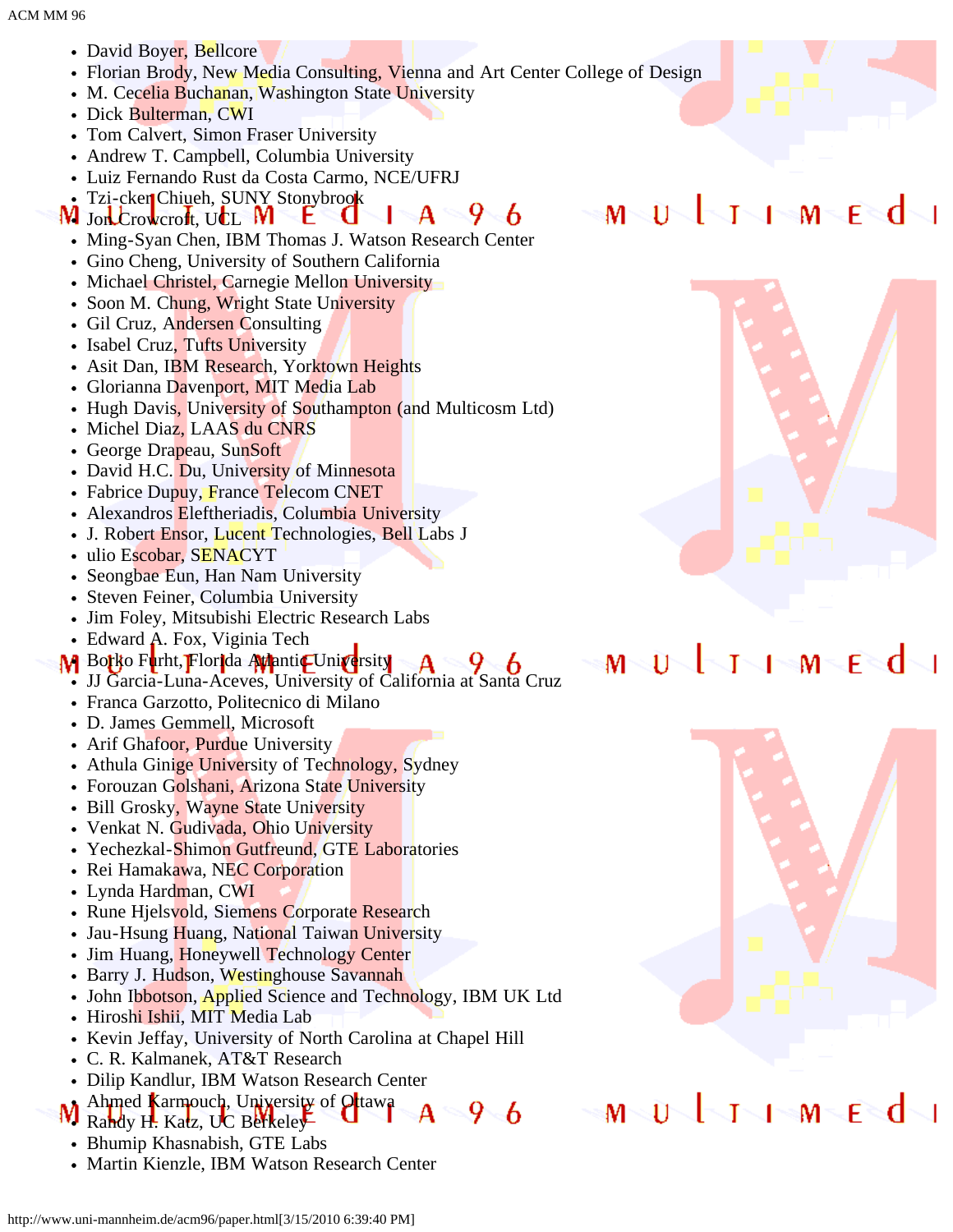- Cheeha Kim, Pohang University of Science and Technology
- Willard Korfhage, Polytechnic University
- Paul H. Lewis, University of Southampton
- Li Li, Bell-Northern Research
- Peiya Liu, Siemens Corporate Research
- David Lowe, Undiversity of Technology, Sydney
- Bryan Lyles, Xerox PARC
- Fillia Makedon, Dartmouth College
- Elizabeth Mynatt, Xerox PARC
- Bernard Merialdo, Institut EURECOM
- Vicki de Mey, Salamander Interactive
- Ethan V. Munson, University of Wisconsin-Milwaukee
- A. Desai Narasimhalu, Institute of System Science, National University of Singapore
- Erich Neuhold, GMD Dharmstadt
- Kingsley C. Nwosu, Lucent Technologies (AT&T Bell Labs.)
- Max Ott, C&C Research Labs, NEC USA
- Giovanni Pacifici, IBM T.J. Watson Research Center
- Beverly Park Woolf, University of Massachusetts at Amherst
- M Garry M Paxinos, MeM Link Inc. and Florida Center for Electronic Communication I M F
	- Alex (Sandy) Pentland, MIT Media Lab
	- Maria Jose Perez-Luque, University of Navarra
	- Tom Pfeifer, Technical University of Berlin/GMD-FOKUS
	- Steve Pink, SICS
	- George C. Polyzos, University of California, San Diego
	- Nikos B. Pronios, INTRACOM S.A.
	- Srinivas Ramanathan, Hewlett-Packard Laboratories
	- P. Venkat Rangan, University of California at San Diego
	- Samuel A. Rebelsky, Dartmouth College
	- Dave Redell, DEC Systems Research Center
	- Kurt Rothermel, University of Stuttgart
	- David De Roure, University of Southampton
	- Larry Rowe, UC Berkeley
	- Pierre de Saqui-Sannes, ENSICA
	- Chris Schmandt, MIT Media Lab
	- Eve Schooler, Caltech
	- Stan Sclaroff, Boston University
	- Behzad Shahraray, AT&T Research
	- Morris Sloman, Imperial College of Science Technology and Medicine
	- Gerard J.M. Smit, University of Twente
	- Stephen W. Smoliar, FX Palo Alto Laboratory, Inc. Cormac J. Sreenan, Bell Laboratories
	- Ralf Steinmetz, Technical University of Darmstadt
	- Scott M. Stevens, Software Engineering Institute, Carnegie Mellon University
	- Jay Strosnider, Carnegie Mellon University  $\bullet$
	- Kazuo Sugihara, University of Hawaii at Manoa
	- Maria Theodoridou, CWI and FORTH
	- Jonathan Walpole, Oregon Graduate Institute of Science & Technology
	- Sylvia Wilbur, Queen Mary & Westfield College
	- Michael Wilson, Rutherford Appleton Laboratory
	- Michael Wynblatt, Siemens Corporate Research
	- Raj Yavatkar, Intel
	- James C. Yee, Philips Research Palo Alto
	- Polle Zellweger, Xerox PARC • Lixia Zhang, Xerox PARC





M

F

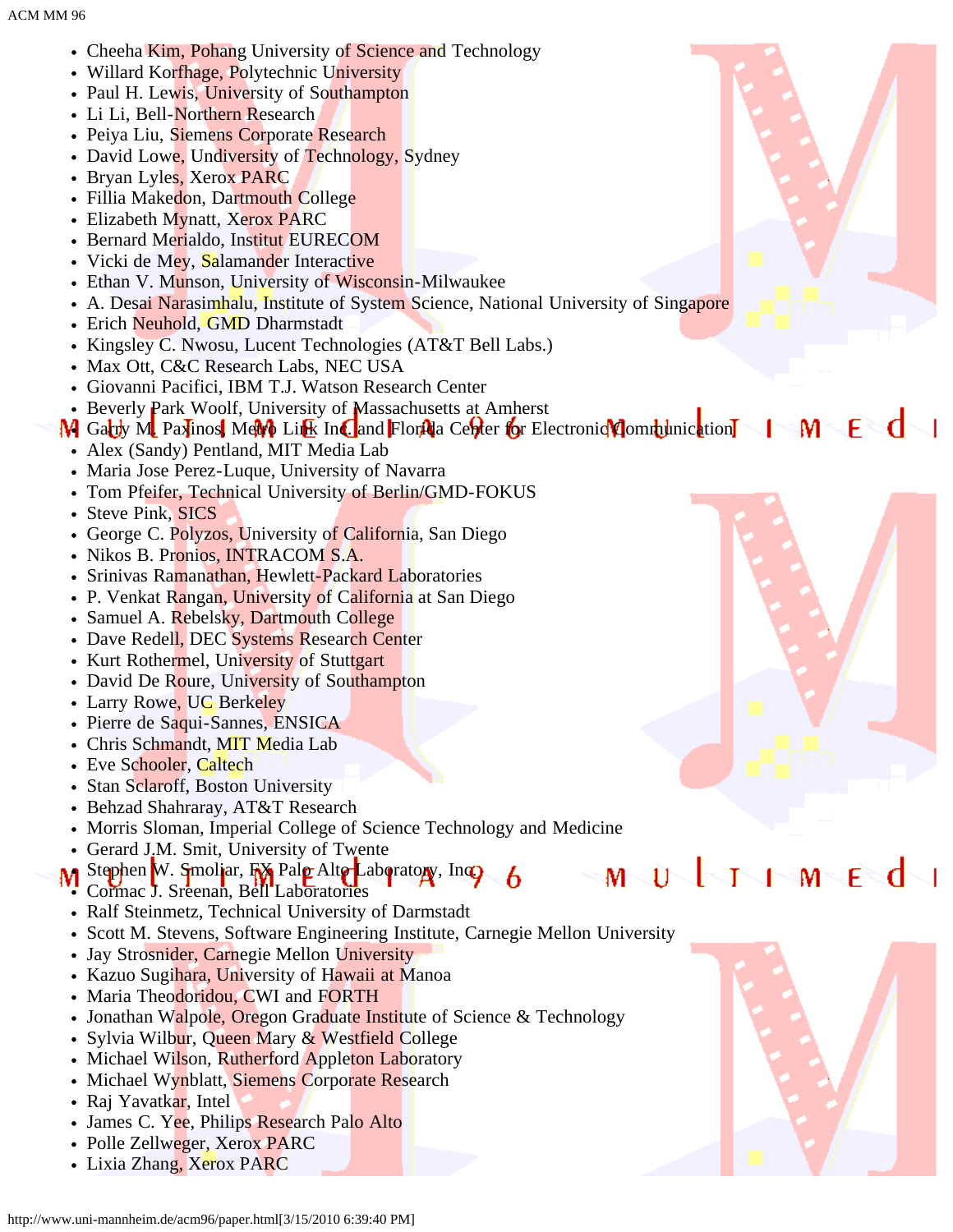- Wei Zhao, Texas A&M University
- Taieb Znati, University of Pittsburgh
- Michael J. Zyda, Naval Postgraduate School



## 1A

Wednesday, November 20 MUJJJMEJ MUJJIMEd  $11/00$ am $\bigcirc$ 12:30pm Multimedia Analysis

Session Chair: Brian Smith, Cornell University

A Shot Classification Method to Select Effective Key-Frames for Video Browsing Hisashi Aoki, Shigeyoshi Shimotsuji and Osamu Hori Research and Development Center, Toshiba Corporation

Indexing and Retrieval of Digital Video Sequences Based on Automatic Text Recognition Rainer Lienhart University of Mannheim

Automatic Audio Content Analysis Silvia Pfeiffer, Stephan Fischer and Wolfgang Effelsberg University of Mannheim



 $M \subseteq F \subseteq C$ 

**I** No

1B Wednesday, November 20 11:00am-12:30pm Authoring I Session Chair: John Buford, University of Massachussets, Lowell

**THE MENU** A M**a/t**ime**ti**a System for Authoring Motion Pictures Ronald Baecker, Alan J. Rosenthal, Naomi Friedlander, Eric Smith and Andrew Cohen University of Toronto

CVEPS-A Compressed Video Editing and Parsing System Jianhao Meng and Shih-Fu Chang Columbia University

Negotiation for Automated Generation of Temporal Multimedia Presentations Dalal, M. and Feiner, S. and McKeown, K. and Pan, S. and Zhou, M. and Hollerer, T. and Shaw, J. and Feng, Y. and Fromer, J. Columbia University

> 2A Wednesday, November 20 2:00-3:30pm Image Parsing Session Chair: Wolfgang Effelsberg, University of Mannheim, Germany

Comparing Images Using Color Coherence Vectors Greg Pass, Ramin Zabih and Justin Miller Cornell University

MMVIS: Design and Implementation of a Multimedia Visual Information Seeking Environment Stacie Hibino and Elke A. Rundensteiner University of Michigan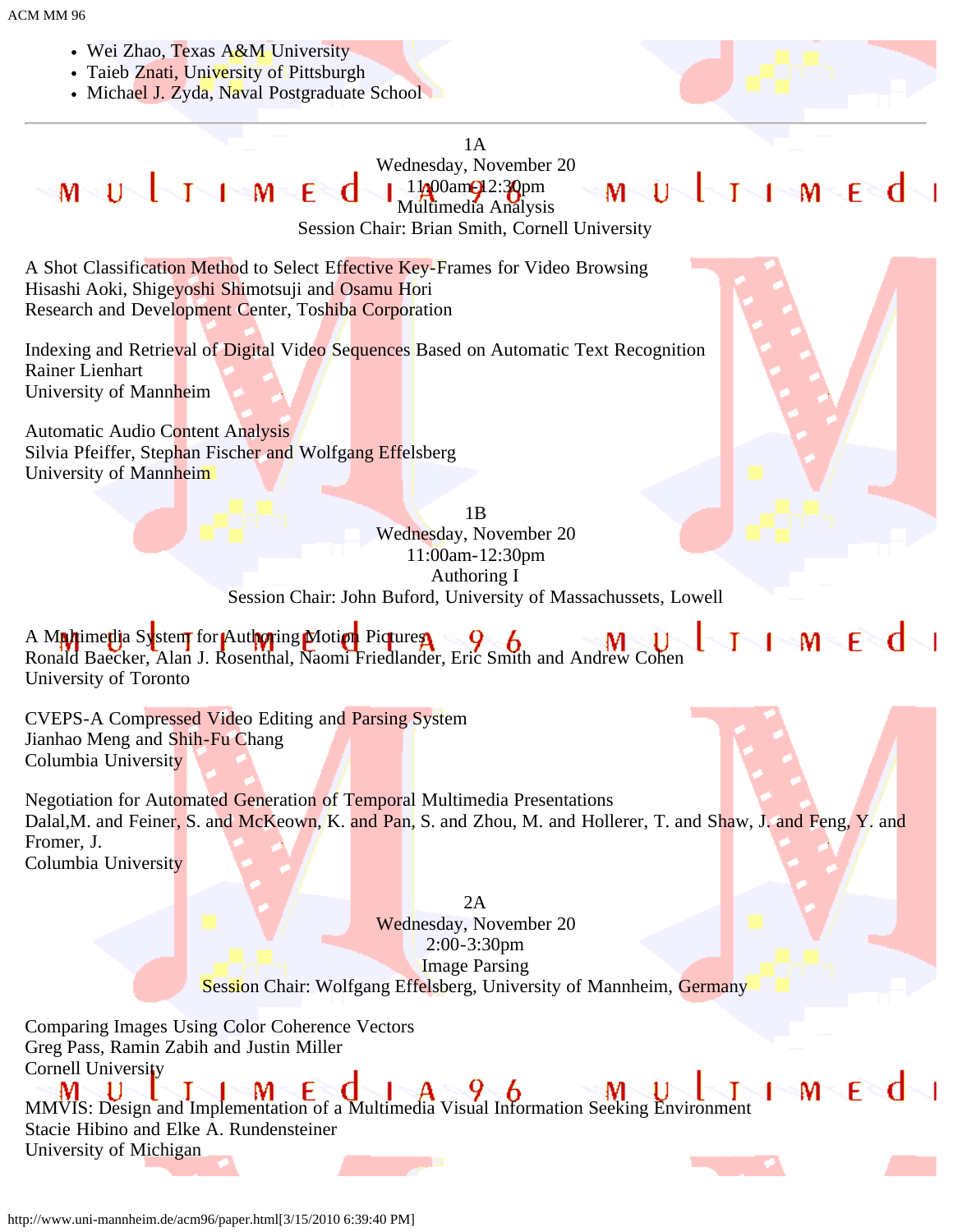ACM MM 96

VisualSEEk: A Fully Automated Content-Based Image Query System John R Smith and Shih-Fu Chang Columbia University

> 2B Wednesday, November 20 2:00-3:30pm System Building Session Chair: Dan Swinehart, Xerox Palo Alto Research Center

On-Demand Regional Television over the Internet Haakon Bryhni, Hilde Lovett, Erling Maartmann-Moe, Dag Solvoll and Tryggve Sorenson Norwegian Computing Centre

A Centralized Audio Presentation System Albert L. Papp III and Meera M. Blattner University of California, Davis, and Lawrence Livermore National Laboratory<br>  $M U$   $J$   $M E$   $A$   $9$   $6$   $M U$   $J$   $M E$ U N м Transport QoS Programmability Andrew Campbell and Geoff Coulson Columbia University and Lancaster University

> 3A Wednesday, November 20 4:00-5:00pm Scheduling and Synchronization Session Chair: Hui Zhang, Carnegie Mellon University

Adaptive Rate-Controlled Scheduling for Multimedia Applications David K.Y. Yau and Simon S. Lam University of Texas at Austin

Proving Temporal Consistency in a New Multimedia Synchronization Model J.P. Courtiat and R.C. De Oliveira LAAS/CNRS

> 3B Wednesday, November 20 4:00-5:00pm **Applications**

MULTIMEd Session Chair: Hirotada Ueda, Hitachi Denshi, Ltd.

 $\mathsf{M}^-$ 

Image Compositing System Capable of Long-Range Camera Movement Masaki Hayashi, Kazuo Fukui and Yasumasa Ito NHK Science and Technical Research Labs

'Smart Clothing': Turning the Tables (Privacy and Personal Empowerment through wearable Multimedia and Wireless Communications) Steve Mann

MIT Media Lab

4A Thursday, November 21 9:00-10:30am Groupware



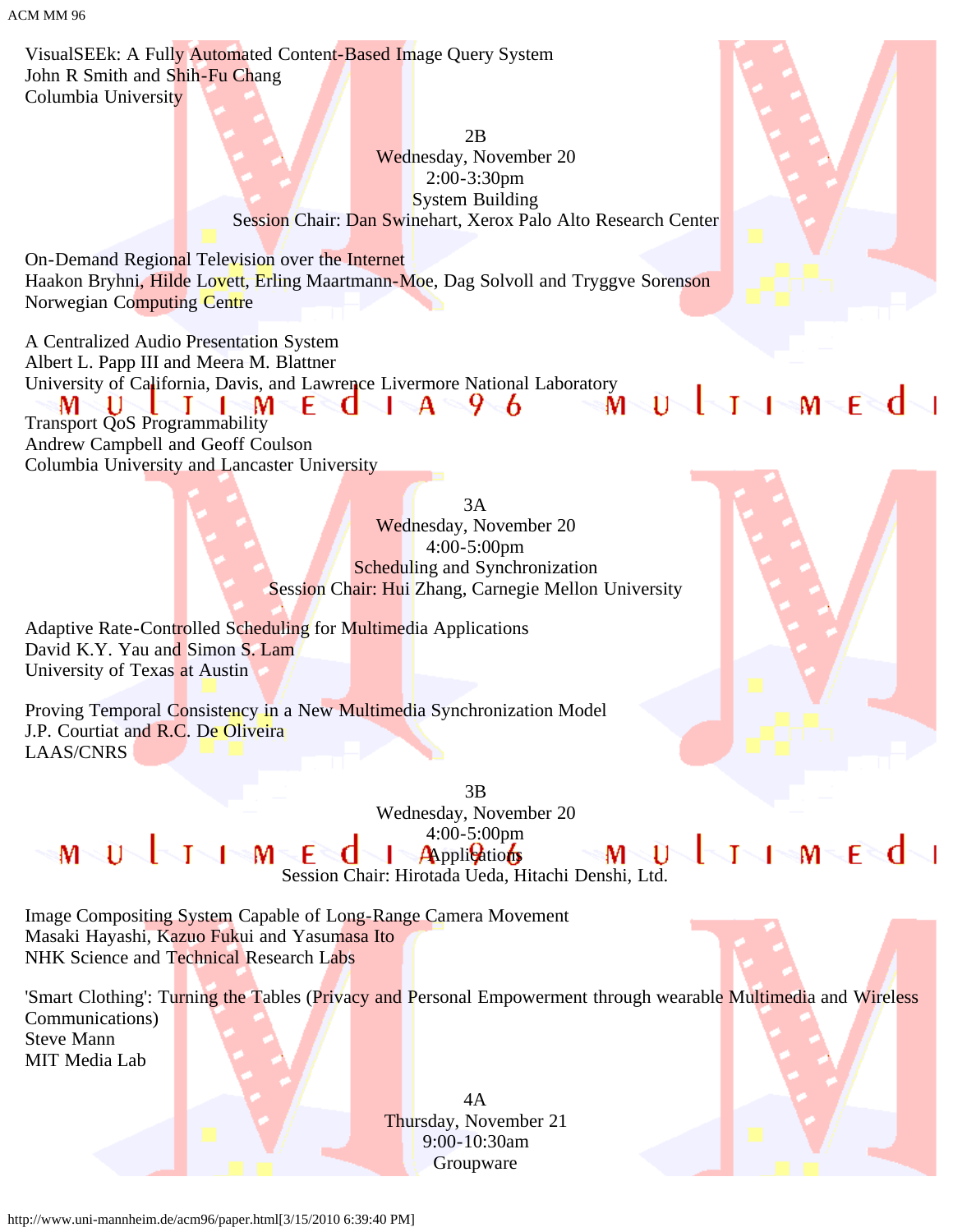Session Chair: Jorge Haake, GMD-IPSI

Meme Media and a World-Wide Meme Pool Yuzuru Tanaka Hokkaido University

 $\mathsf{M}^-$ Teaching and Learning as Multimedia Authoring  $\mathbf{A}$ फ्∽ 6 11 м Gregory D. Abowd, Chris Atkenson, Amy Feinstein, Rob Kooper, Sue Long, Scott Register, Nitin "Nick" Sawhney and Mikiya Tani Georgia Institute of Technology

CU-SeeMe VR Immersive Desktop Teleconferencing Jefferson Han and Brian Smith Cornell University

> 4B Thursday, November 21 9:00-10:30am Coding Session Chair: Shih-Fu Chang, Columbia University

A JPEG Codec Adaptive to Region Importance Jiying Zhao, Yoshihisa Shimazu, Koji Ohta, Rina Hayasaka and Yutaka Matsushita Keio University

Methods for Encrypting and Decrypting MPEG Video Data Efficiently Lei Tang GSIA, Carnegie Mellon University/Oracle Co | A 9 6 M U J I M E d

Adaptive Foveation of MPEG Video T.H. Reeves and J.A. Robinson University of Waterloo and University of Newfoundland

> 5A Thursday, November 21 2:00-3:30pm User Interfaces Session Chair: Yuzuru Tanaka, Hokkaido University

Vibrotactile Feedback in Delicate Virtual Reality Operations Li-Te Cheng, Rick Kazman and John Robinson University of Waterloo and University of Newfoundland

A Quality Planning Model for Distributed Multimedia in the Virtual Cockpit Mark Claypool and John Riedl University of Minnesota

An Empirical Study of Attending and Comprehending Multimedia Presentations Peter Faraday and Alistair Sutcliffe City University, London MUJJIMEd



http://www.uni-mannheim.de/acm96/paper.html[3/15/2010 6:39:40 PM]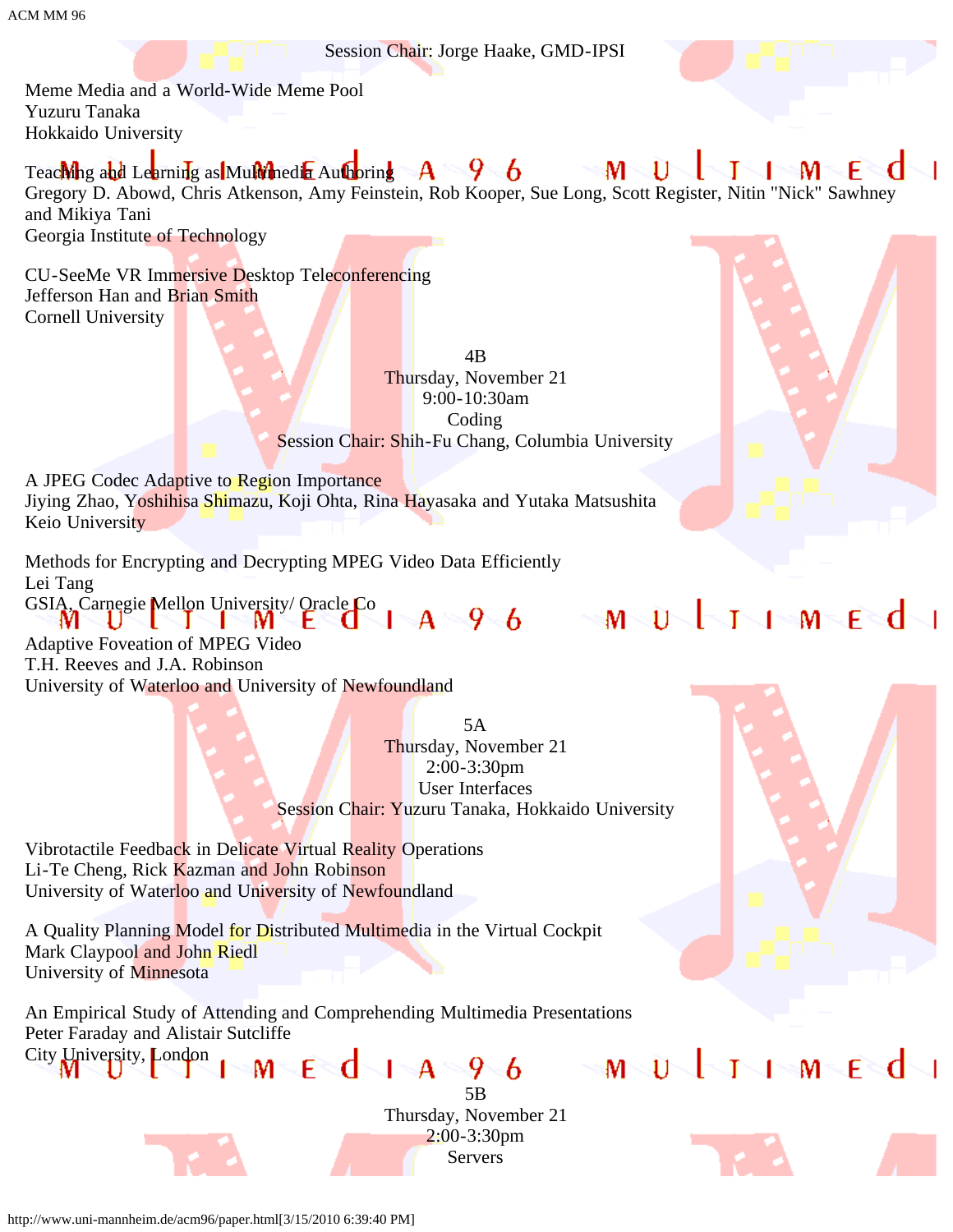Session Chair: William Tetzlaff, IBM Thomas J. Watson Research Center Segmented Information Dispersal (SID) for Efficient Reconstruction in Fault-Tolerant Video Servers Ariel Cohen and Walter Burkhard University of California Adventures in Building the Stony Brook Video Server Michael Vernick, Chitra Venkatramini and Tzi-cker Chiueh State University of New York at Stony Brook Disk Striping Strategies for Large Video-on-Demand Servers Tat-Seng Chua, Jiandong Li, Beng-Chin Ooi, Kain-Lee Tan National University of Singapore **Thursday, November 21 4:00-5:00pm**  $M \cup U$   $1 \cup M \in \mathbb{C}$   $d$   $1$   $A$   $A$   $a$   $a$   $b$   $a$   $b$   $c$   $s$   $M \cup U$   $1 \cup M \in \mathbb{C}$ Session Chair: T.D.C. Little, Boston University and Wendy Hall, University of Southampton Best Paper Open-Vocabulary Speech Indexing for Voice and Video Mail Retrieval M.G.Brown, J.T.Foote, GJF Jones, K.Sparck Jones and S.J.Young Olivetti Research Ltd and Cambridge University Best Student Paper Do Story Agents Use Rocking Chairs? The Theory and Implementation of One Model for Computational Narrative Kevin Brooks MIT Media Lab

> 6A Friday, November 22 9:00-10:30am Authoring II Session Chair: Rox Rada, University of Liverpool,

 $M \setminus U \setminus J$ Τ M A Framework for Supporting Multimedia Document Authoring and Presentation K. Selcuk Candan, B. Prabhakran and V.S. Subrahmanian

University of Maryland

Anecdote: A Multimedia Storyboarding System with Seamless Authoring Support Komei Harada, Eiichiro Tanaka, Ryuichi Ogawa and Yoshinori Hara NEC Corporation

Sketching Multimedia Templates for Generating Hypermedia from Specifications S. Fraisse, J. Nanard and M. Nanard LIRMM, Montpellier France

> 6B Friday, November 22 9:00-10:30am



√l≈M≂F≷d√l

T